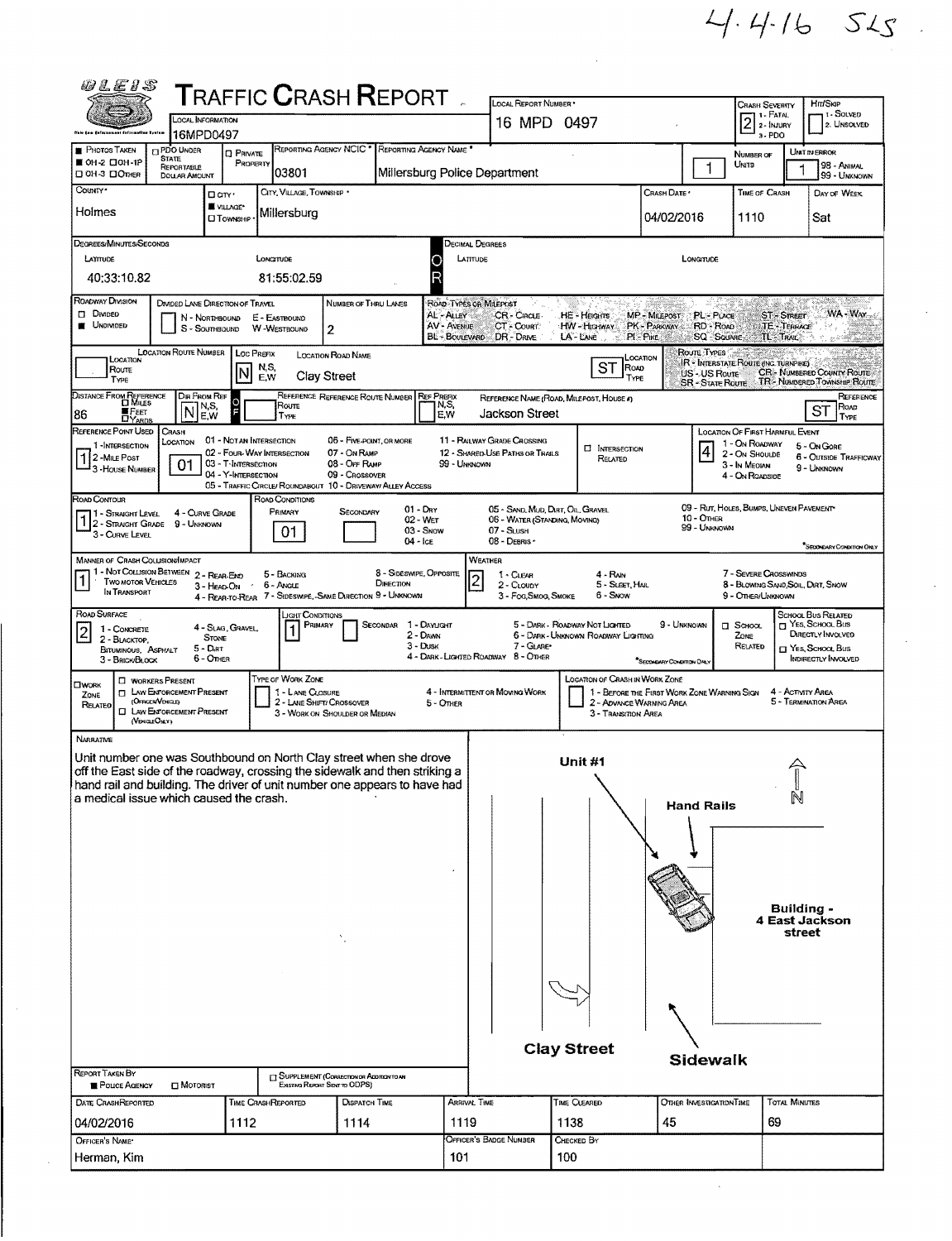| UNIT                                                                                                                                                                                              |                                                                                                          |                                                                                     |                                                                                                                                                                                                                    |  |  |  |  |  |  |  |
|---------------------------------------------------------------------------------------------------------------------------------------------------------------------------------------------------|----------------------------------------------------------------------------------------------------------|-------------------------------------------------------------------------------------|--------------------------------------------------------------------------------------------------------------------------------------------------------------------------------------------------------------------|--|--|--|--|--|--|--|
|                                                                                                                                                                                                   | LOCAL REPORT NUMBER                                                                                      | 16 MPD 0497                                                                         |                                                                                                                                                                                                                    |  |  |  |  |  |  |  |
|                                                                                                                                                                                                   |                                                                                                          |                                                                                     |                                                                                                                                                                                                                    |  |  |  |  |  |  |  |
| OWNER NAME: LAST, FIRST, MIDDLE ( C SAME AS DRIVER )<br><b>UNIT NUMBER</b>                                                                                                                        |                                                                                                          | OWNER PHONE NUMBER                                                                  | DAMAGE AREA<br>DAMAGE SCALE<br>FRONT                                                                                                                                                                               |  |  |  |  |  |  |  |
| Starker, Wesley, JM<br>OWNER ADDRESS: CITY, STATE, ZIP<br>□ SAME AS DRIVER )                                                                                                                      |                                                                                                          | 330-674-2178                                                                        | $\overline{c}$<br>о                                                                                                                                                                                                |  |  |  |  |  |  |  |
| 2686 SR 83, Millersburg, OH, 44654                                                                                                                                                                |                                                                                                          |                                                                                     | $1 - \text{None}$                                                                                                                                                                                                  |  |  |  |  |  |  |  |
| LP STATE LICENSE PLATE NUMBER                                                                                                                                                                     | <b>VEHICLE IDENTIFICATION NUMBER</b>                                                                     | # Occupants                                                                         | 2 - MINOR                                                                                                                                                                                                          |  |  |  |  |  |  |  |
| ОН<br>GRR2928                                                                                                                                                                                     | JTMBFREV3FJ047638                                                                                        |                                                                                     | о<br>2<br>3 - FUNCTIONAL                                                                                                                                                                                           |  |  |  |  |  |  |  |
| <b>VEHICLE YEAR</b><br><b>VEHICLE MAKE</b>                                                                                                                                                        | <b>VEHICLE MODEL</b>                                                                                     | <b>VEHICLE COLOR</b>                                                                | 4 - DISABLING                                                                                                                                                                                                      |  |  |  |  |  |  |  |
| 2015<br>Tovota<br>INSURANCE COMPANY<br>PROOF OF                                                                                                                                                   | Rav4<br>POLICY NUMBER                                                                                    | RED                                                                                 | п<br>้ต                                                                                                                                                                                                            |  |  |  |  |  |  |  |
| <b>INSURANCE</b><br>SHOWN<br>Grange                                                                                                                                                               | FA0400090                                                                                                | Toweo By<br>Finneys                                                                 | □<br>9 - UNKNOWN                                                                                                                                                                                                   |  |  |  |  |  |  |  |
| CARRIER NAME, ADDRESS, CITY, STATE, ZIP                                                                                                                                                           |                                                                                                          |                                                                                     | REAR<br><b>CARRIER PHONE</b>                                                                                                                                                                                       |  |  |  |  |  |  |  |
| US DOT                                                                                                                                                                                            | CARGO BODY TYPE                                                                                          | <b>TRAFFICWAY DESCRIPTION</b>                                                       |                                                                                                                                                                                                                    |  |  |  |  |  |  |  |
| <b>VEHICLE WEIGHT GVWR/GCWR</b><br>1 - LESS THAN OR EQUAL TO 10K LBS                                                                                                                              | 01 - No CARGO BODY TYPE/NOT APPLICABL 09 - POLE<br>02 - Bus/Van (9-15 Seats, Inc Driver) 10 - Cargo Tank |                                                                                     | 1 - Two Way, Not Divideo                                                                                                                                                                                           |  |  |  |  |  |  |  |
| 2 - 10,001 To 26,000K Las<br>HM PLACARO ID NO.<br>3 - MORE THAN 26,000K LBS.                                                                                                                      | 03 - Bus (16+ SEATS, INC DRIVER)<br>04 - VEHICLE TOWING ANOTHER VEHICLE                                  | 11 - FLAT BED<br>12 - Dump                                                          | 2 - TWO-WAY, NOT DIVIDEO, CONTINUOUS LEFT TURN LANE<br>3 - Two-Way, Divided, UNPROTECTED (PAINTED OR GRASS >4FT.) MEDIA                                                                                            |  |  |  |  |  |  |  |
| <b>HAZARDOUS MATERIAL</b>                                                                                                                                                                         | 05 - Locging<br>06 - INTERMODAL CONTAINER CHASIS                                                         | 13 - CONCRETE MIXER<br><b>14 - AUTO TRANSPORTER</b>                                 | 4 - Two-Way, Divided, Positive MedianBarrier<br>5 - ONE WAY TRAFFICWAY                                                                                                                                             |  |  |  |  |  |  |  |
| <b>HM CLASS</b><br>$\Box$ Related<br><b>NUMBER</b>                                                                                                                                                | 07 - CARGO VAN ENCLOSED BOX<br>08 - GRAIN, CHIPS, GRAVEL                                                 | 15 - GARBAGE /REFUSE<br>□ Hr / Skip UNT<br>99 - OTHER/UNKNOWN                       |                                                                                                                                                                                                                    |  |  |  |  |  |  |  |
| TYPE OF USE<br>NON-MOTORIST LOCATION PRIOR TO IMPACT<br>01 - INTERSECTION - MARKED CROSSWAL                                                                                                       | UNIT TYPE                                                                                                |                                                                                     |                                                                                                                                                                                                                    |  |  |  |  |  |  |  |
| 02 - INTERSECTION - NO CROSSWALK<br>03 - INTERSECTION OTHER                                                                                                                                       | 06<br>01 - Sur - COMPACT                                                                                 |                                                                                     | PASSENGER VEHICLES (LESS THAN 9 PASSENGERS MEDIMEAVY TRUCKS OR COMBO UNITS > 10K LBS BUS/VAWLIMO(9 OR MORE INCLUDING DRIVER)<br>13 - SINGLE UNIT TRUCK OR VAN 2AXLE, 6 TIRES 21 - BUS/VAN (9-15 SEATS, INC DRIVER) |  |  |  |  |  |  |  |
| 1 - PERSONAL<br>04 - MIDBLOCK - MARKEO CROSSWALK<br>2 - COMMERCIAL<br>05 - Travel Lane - Other Location                                                                                           | 02 - COMPACT<br>99 - UNKNOWN 03 - MID SIZE<br>OR HIT/SKIP                                                | 14 - SINGLE UNIT TRUCK : 3+ AXLES<br>15 - SINGLE UNIT TRUCK / TRAILER               | 22 - Bus (16+ Seats, Inc Driver)<br>NON-MOTORIST                                                                                                                                                                   |  |  |  |  |  |  |  |
| 06 - BICYCLE LANE<br>3 - GOVERNMENT<br>07 - Shoulder/Roadside                                                                                                                                     | 04 - FutL Size<br>05 - MINIVAN<br>06 - SPORT UTILITY VEHICLE                                             | 16 - TRUCK/TRACTOR (BOBTAIL)<br>17 - TRACTOR/SEMI-TRAILER                           | 23 - ANIMAL WITH RIDER<br>24 - ANIMAL WITH BUGGY, WAGON, SURREY                                                                                                                                                    |  |  |  |  |  |  |  |
| 08 - SIOEWALK<br>09 - MEDIAN/CROSSING ISLAND<br><b>D</b> IN EMERGENCY                                                                                                                             | 07 - Pickup<br>08 - VAN                                                                                  | 18 - Tractor/Double<br>19 - TRACTOR/TRIPLES                                         | 25 - BICYCLE/PEOACYCLIST<br>26 - PEOESTRIAN SKATER                                                                                                                                                                 |  |  |  |  |  |  |  |
| 10 - DRIVE WAY ACCESS<br>RESPONSE<br>11 - Shared-Use Path or Trail                                                                                                                                | 09 - MOTORCYCLE<br>10 - MOTORIZED BICYCLE                                                                | 20 - OTHER MEDIHEAVY VEHICLE                                                        | 27 - OTHER NON-MOTORIST                                                                                                                                                                                            |  |  |  |  |  |  |  |
| 12 - NON-TRAFFICWAY AREA<br>99 - OTHER/UNKNOWN                                                                                                                                                    | 11 - SNOWMOBILE/ATV<br>12 - OTHER PASSENGER VEHICLE                                                      | HAS HM PLACARD                                                                      |                                                                                                                                                                                                                    |  |  |  |  |  |  |  |
| SPECIAL FUNCTION 01 - NONE<br>09 - AMBULANCE<br>02 - Taxi<br>$10 -$ Fire                                                                                                                          | 17 - FARM VEHICLE<br>MOST DAMAGED AREA<br>18 - FARM EQUIPMENT                                            | 01 - NONE<br>08 - LEFT SIDE                                                         | Аспом<br>99 - Unknown                                                                                                                                                                                              |  |  |  |  |  |  |  |
| 01<br>03 - RENTAL TRUCK (OVER 10K LBS)<br>04 - Bus - SCHOOL (PUBLIC OR PRIVATE) 12 - MILITARY                                                                                                     | 19 - Мотовноме<br>09<br>11 - HIGHWAY/MAINTENANCE<br>20 - GOLF CART                                       | 02 - CENTER FRONT<br>09 - LEFT FRONT<br>03 - Right Front<br>10 - TOP ANO WINDOWS    | 1 - Non Contact<br>3 2 - Non-Coursion<br>3 - STRIKING                                                                                                                                                              |  |  |  |  |  |  |  |
| 05 - Bus - Transit<br>13 - Pouce<br>06 - Bus - Charter<br>14 - PuBLIC UTILITY                                                                                                                     | 21 - Tran<br><b>IMPACT ARE 04 - RIGHT SIDE</b><br>22 - OTHER (EXPLAN IN NASRATIVE)                       | 11 - UNDERCARRIAGE<br>05 - Right Rear<br>12 - LOAD/TRAILER                          | 4 - STRUCK<br>5 - STRIKING/STRUCK                                                                                                                                                                                  |  |  |  |  |  |  |  |
| 07 - Bus - Shuttue<br>15 - OTHER GOVERNMENT<br>08 - Bus - Other<br>16 - CONSTRUCTION EOIP.                                                                                                        | 08                                                                                                       | 06 - REAR CENTER<br>13 - TOTAL (ALL AREAS)<br>07 - LEFT REAR<br>14 - OTHER          | 9 - UNKNOWN                                                                                                                                                                                                        |  |  |  |  |  |  |  |
| PRE- CRASH ACTIONS                                                                                                                                                                                |                                                                                                          |                                                                                     |                                                                                                                                                                                                                    |  |  |  |  |  |  |  |
| <b>MOTORIST</b><br>01<br>01 - STRAIGHT AHEAD<br>07 - MAKING U-TURN                                                                                                                                | 13 - NEGOTIATING A CURVE                                                                                 | NON-MOTORIST<br>15 - ENTERING OR CROSSING SPECIFIED LOCATIO                         | 21 - OTHER NON-MOTORIST ACTION                                                                                                                                                                                     |  |  |  |  |  |  |  |
| 02 - BACKING<br>03 - CHANGING LANES<br>99 - UNKNOWN                                                                                                                                               | 08 - ENTERING TRAFFIC LANE<br>14 - OTHER MOTORIST ACTIO<br>09 - LEAVING TRAFFIC LANE                     | 16 - WALKING RUNNING, JOGGING, PLAYING, CYCLING<br>17 - WORKING                     |                                                                                                                                                                                                                    |  |  |  |  |  |  |  |
| 04 - OVERTAKING/PASSING<br>10 - PARKED<br>05 - MAKING RIGHT TURN                                                                                                                                  | 11 - SLOWING OR STOPPED IN TRAFFIC                                                                       | 18 - PUSHING VEHICLE<br>19 - APPROACHING OR LEAVING VEHICLE                         |                                                                                                                                                                                                                    |  |  |  |  |  |  |  |
| 06 - MAKING LEFT TURN<br>12 - DRIVERLESS<br>Contributing Circumstance                                                                                                                             |                                                                                                          | 20 - Standing                                                                       | VEHICLE LJEFECTS                                                                                                                                                                                                   |  |  |  |  |  |  |  |
| PRIMARY<br>MOTORIST<br>01 - None                                                                                                                                                                  | NON MOTORIST<br>11 - IMPROPER BACKING<br><b>22 - NONE</b>                                                |                                                                                     | 01 - TURN SIGNALS<br>02 - HEAD LAMPS                                                                                                                                                                               |  |  |  |  |  |  |  |
| 17<br>02 - FAILURE TO YIELD<br>03 - RAN RED LIGHT                                                                                                                                                 | 12 - IMPROPER START FROM PARKED POSITION<br>13 - STOPPED OR PARKEO LLEGALLY<br>24 - DARTING              | 23 - IMPROPER CROSSING                                                              | 03 - TAIL LAUPS<br>04 - Brakes                                                                                                                                                                                     |  |  |  |  |  |  |  |
| 04 - RAN STOP SIGN<br>05 - Exceeded Speed Limit<br>SECONDARY                                                                                                                                      | 14 - OPERATING VEHICLE IN NEGLIGENT MANNER<br>15 - SWERING TO AVOID (DUE TO EXTERNAL CONDITIONS)         | 25 - LYING AND/OR LLEGALLY IN ROADWAY<br>26 - FALURE TO YIELD RIGHT OF WAY          | 05 - STEERING<br>06 - TIRE BLOWOUT                                                                                                                                                                                 |  |  |  |  |  |  |  |
| 06 - UNSAFE SPEED<br>07 - IMPROPER TURN                                                                                                                                                           | 16 - WRONG SIDEAVRONG WAY<br>17 - FALURE TO CONTROL<br>28 - INATTENTIVE                                  | 27 - NOT VISIBLE (DARK CLOTHING)                                                    | 07 - WORN OR SLICK TIRES<br>08 - TRAILER EQUIPMENT DEFECTIVE                                                                                                                                                       |  |  |  |  |  |  |  |
| 08 - LEFT OF CENTER<br>09 - FOLLOWED TOO CLOSELY/ACDA<br>99 - UNKNOWN                                                                                                                             | <b>18 - VISION OBSTRUCTION</b><br>19 - OPERATING DEFECTIVE EQUIPMENT                                     | 29 - FAILURE TO OBEY TRAFFIC SIGNS<br>/Stonals/Officer                              | 09 - MOTOR TROUBLE<br>10 - DISABLED FROM PRIOR ACCIDENT                                                                                                                                                            |  |  |  |  |  |  |  |
| 10 - IMPROPER LANE CHANGE<br><b>PASSING OFF ROAD</b>                                                                                                                                              | 20 - LOAD SHIFTING/FALLING/SPILLING<br>21 - Отнер Імррорер Астіон                                        | 30 - WRONG SIDE OF THE ROAD<br>31 - OTHER NON-MOTORIST ACTION                       | 11 - OTHER DEFECTS                                                                                                                                                                                                 |  |  |  |  |  |  |  |
| <b>SEQUENCE OF EVENTS</b>                                                                                                                                                                         | <b>NON-COLLISION EVENTS</b><br>01 - OVERTURN/ROLLOVER                                                    | 06 - EQUIPMENT FAILURE                                                              | 10 - Cross Median                                                                                                                                                                                                  |  |  |  |  |  |  |  |
| 52<br>51<br>09<br>FIRST<br>Most                                                                                                                                                                   | 02 - FIRE/EXPLOSION<br>03 - IMMERSION                                                                    | (BLOWN TIRE, BRAKE FAILURE, ETC)<br>07 - SEPARATION OF UNITS                        | 11 - Cross Center Line<br>OPPOSITE DIRECTION OF TRAVEL                                                                                                                                                             |  |  |  |  |  |  |  |
| 3<br> 2<br>99 - UNKNOWN<br><b>HARMFUL</b><br><b>HARMFUL</b><br>Event<br>Event                                                                                                                     | 04 - JACKKNIFE<br>05 - CARGO/EOUIPMENT LOSS OR SHIFT 09 - RAN OFF ROAD LEFT                              | 08 - RAN OFF ROAD RIGHT                                                             | 12 - DOWNHILL RUNAWAY<br>13 - OTHER NON-COLLISION                                                                                                                                                                  |  |  |  |  |  |  |  |
| COLLISION WITH PERSON, VEHICLE OR, OBJECT NOT FIXED                                                                                                                                               | COLLISION WITH FIXED, OBJECT                                                                             |                                                                                     |                                                                                                                                                                                                                    |  |  |  |  |  |  |  |
| 14 - PEDESTRIAN<br>21 - PARKED MOTOR VEHICLE                                                                                                                                                      | 25 - IMPACT ATTENUATOR/CRASH CUSHION33 - MEDIAN CABLE BARRIER<br>26 - BRIDGE OVERHEAD STRUCTURE          | 34 - MEDIAN GUARDRAIL BARRIER                                                       | 41 - OTHER POST, POLE<br><b>48 - TREE</b><br>OR SUPPORT<br>49 - FIRE HYDRANT<br>42 - Culvert                                                                                                                       |  |  |  |  |  |  |  |
| 15 - PEDALCYCLE<br>22 - WORK ZONE MAINTENANCE EQUIPMENT<br>16 - RAILWAY VEHICLE (TRAIN, ENGINE)<br>23 - STRUCK BY FALLING, SHIFTING CARGO<br>17 - Animal - Farm<br>OR ANYTHING SET IN MOTION BY A | 27 - BRIDGE PIER OR ABUTMENT<br>28 - BRIDGE PARAPET<br>29 - BRIDGE RAIL                                  | 35 - MEOIAN CONCRETE BARRIER<br>36 - MEOIAN OTHER BARRIER<br>37 - TRAFFIC SIGN POST | 50 - WORK ZONE MAINTENANCE<br>43 - Curs<br>EQUIPMENT<br>44 - Олтсн<br>51 - WALL BUILDING, TUNNEL                                                                                                                   |  |  |  |  |  |  |  |
| 18 - ANIMAL DEER<br><b>MOTOR VEHICLE</b><br>19 - Animal - Other<br>24 - OTHER MOVABLE OBJECT                                                                                                      | 30 - GUARORAL FACE<br>31 - GUARDRAILEND                                                                  | 38 - OVERHEAD SIGN POST<br>39 - LIGHT/LUMINARIES SUPPORT                            | 45 - EMBANKMENT<br>52 - OTHER FIXED OBJECT<br>46 - FENCE                                                                                                                                                           |  |  |  |  |  |  |  |
| 20 - MOTOR VEHICLE IN TRANSPORT                                                                                                                                                                   | 32 - PORTABLE BARRIER                                                                                    | 40 - UTILITY POLE                                                                   | 47 - MAILBOX                                                                                                                                                                                                       |  |  |  |  |  |  |  |
| <b>UNIT SPEED</b><br>POSTEO SPEED<br>TRAFFIC CONTROL<br>01 - No CONTROLS                                                                                                                          | 07 - RAILROAD CROSSBUCKS<br>13 - Crosswalk Lines                                                         | UNIT DIRECTION<br>FROM<br>To                                                        | 5 - NORTHEAST<br>9 - Unknown<br>1 - North<br>2 - South<br>6 - Northwest                                                                                                                                            |  |  |  |  |  |  |  |
| 12<br>5<br>25<br>02 - S TOP SIGN<br>03 - YIELD SIGN                                                                                                                                               | 08 - RAILROAD FLASHERS<br>14 - WALK/DON'T WALK<br>15 - О тная<br>09 - RAILROAD GATES                     |                                                                                     | 3 - East<br>7 - SOUTHEAST<br>4 - West<br>8 - SOUTHWEST                                                                                                                                                             |  |  |  |  |  |  |  |
| 04 - TRAFFIC SIGNAL<br>$\square$ Stated<br>05 - TRAFFIC FLASHERS<br>ESTIMATEO                                                                                                                     | 16 - Not REPORTED<br>10 - COSTRUCTION BARRICADE<br>11 - PERSON (FLAGGER, OFFICER                         |                                                                                     |                                                                                                                                                                                                                    |  |  |  |  |  |  |  |
| 06 - SCHOOL ZONE                                                                                                                                                                                  | <b>12 - PAVEMENT MARKINGS</b>                                                                            |                                                                                     |                                                                                                                                                                                                                    |  |  |  |  |  |  |  |